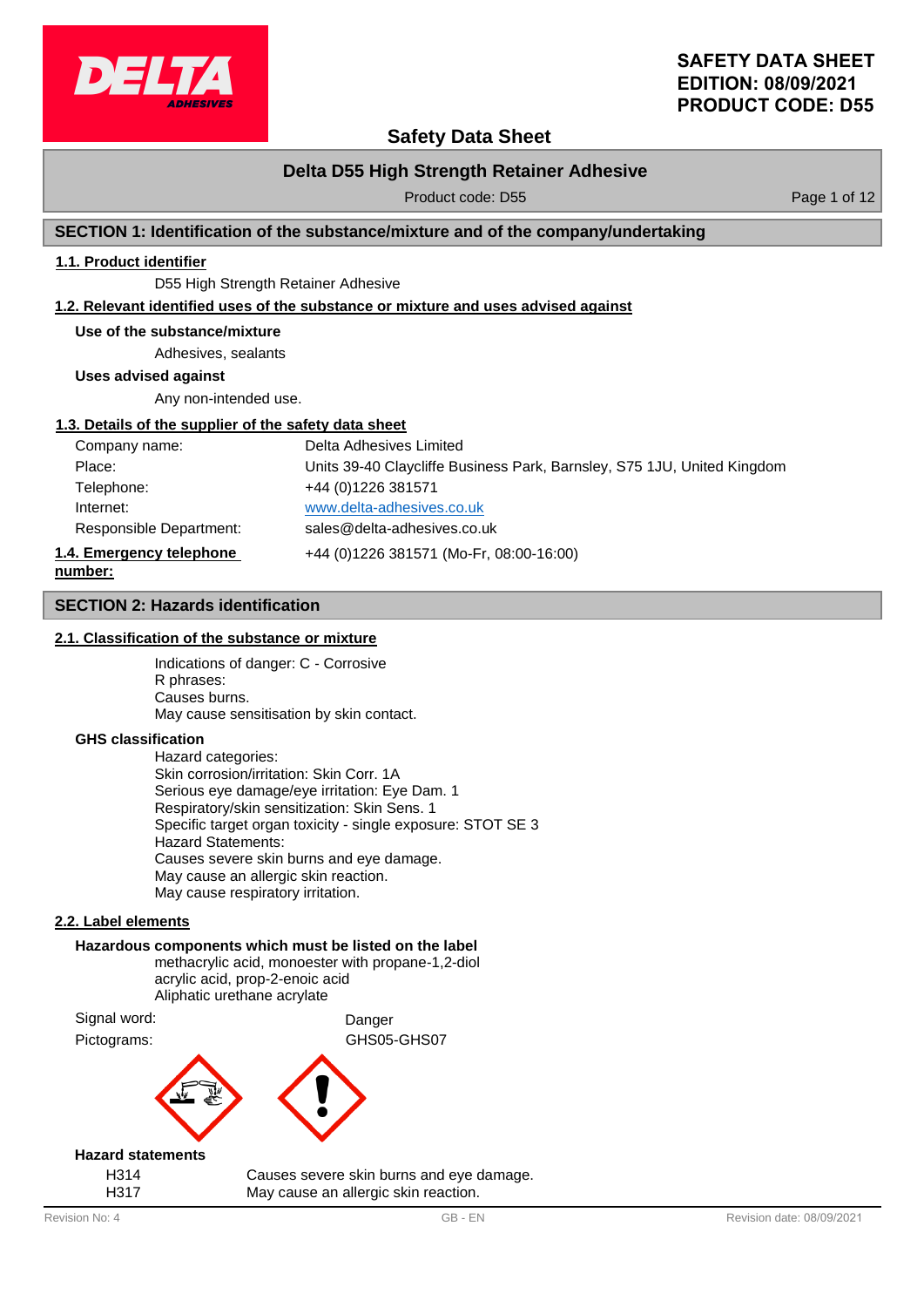

## **Safety Data Sheet**

| Delta D55 High Strength Retainer Adhesive |                                                                                                                                     |              |  |
|-------------------------------------------|-------------------------------------------------------------------------------------------------------------------------------------|--------------|--|
|                                           | Product code: D55                                                                                                                   | Page 2 of 12 |  |
| H335                                      | May cause respiratory irritation.                                                                                                   |              |  |
| <b>Precautionary statements</b>           |                                                                                                                                     |              |  |
| P <sub>280</sub>                          | Wear protective gloves/protective clothing/eye protection/face protection.                                                          |              |  |
| P301+P330+P331                            | IF SWALLOWED: rinse mouth. Do NOT induce vomiting.                                                                                  |              |  |
| P303+P361+P353                            | IF ON SKIN (or hair): Take off immediately all contaminated clothing. Rinse skin with water/<br>shower.                             |              |  |
| P305+P351+P338                            | IF IN EYES: Rinse cautiously with water for several minutes. Remove contact lenses, if<br>present and easy to do. Continue rinsing. |              |  |
| P310                                      | Immediately call a POISON CENTER/doctor.                                                                                            |              |  |
| P <sub>501</sub>                          | Dispose of contents/container to in accordance with official regulations.                                                           |              |  |

### **2.3. Other hazards**

No information available.

### **SECTION 3: Composition/information on ingredients**

#### **3.2. Mixtures**

### **Hazardous components**

| <b>EC No</b>    | Chemical name                                                                                                                                  | Quantity    |
|-----------------|------------------------------------------------------------------------------------------------------------------------------------------------|-------------|
| CAS No          | Classification                                                                                                                                 |             |
| Index No        | <b>GHS</b> classification                                                                                                                      |             |
| <b>REACH No</b> |                                                                                                                                                |             |
| 248-666-3       | methacrylic acid, monoester with propane-1,2-diol                                                                                              | $45 - 50$ % |
| 27813-02-1      | Xi - Irritant R36-43                                                                                                                           |             |
|                 | Eye Irrit. 2, Skin Sens. 1; H319 H317                                                                                                          |             |
| 201-177-9       | acrylic acid, prop-2-enoic acid                                                                                                                | $5 - 10%$   |
| 79-10-7         | C - Corrosive, Xn - Harmful, N - Dangerous for the environment R10-20/21/22-35-50                                                              |             |
| 607-061-00-8    | Flam. Liq. 3, Acute Tox. 4, Acute Tox. 4, Acute Tox. 4, Skin Corr. 1A, Aquatic Acute 1;<br>H226 H332 H312 H302 H314 H400                       |             |
|                 | Aliphatic urethane acrylate                                                                                                                    | $5 - 10$ %  |
|                 | Xi - Irritant R38-43                                                                                                                           |             |
|                 | Skin Irrit. 2, Skin Sens. 1; H315 H317                                                                                                         |             |
| 201-254-7       | cumene hydroperoxide, alpha, alpha-dimethylbenzyl hydroperoxide                                                                                | $< 1$ %     |
| 80-15-9         | O - Oxidizing, T - Toxic, C - Corrosive, Xn - Harmful, N - Dangerous for the environment<br>R7-23-21/22-48/20/22-34-51-53                      |             |
| 617-002-00-8    | Org. Perox. E, Acute Tox. 3, Acute Tox. 4, Acute Tox. 4, STOT RE 2, Skin Corr. 1B,<br>Aquatic Chronic 2; H242 H331 H312 H302 H373 ** H314 H411 |             |
| 204-055-3       | 2'-Phenylacetohydrazide                                                                                                                        | $< 1 \%$    |
| 114-83-0        | T - Toxic, Xi - Irritant R25-36/37/38-43                                                                                                       |             |
|                 | Acute Tox. 3, Eye Irrit. 2, STOT SE 3, Skin Irrit. 2, Skin Sens. 1; H301 H319 H335 H315<br>H317                                                |             |

Full text of R and H phrases: see Section 16.

### **Further Information**

Product does not contain listed SVHC substances.

### **SECTION 4: First aid measures**

### **4.1. Description of first aid measures**

### **General information**

In case of accident or if you feel unwell, seek medical advice immediately (show safety data sheet if possible).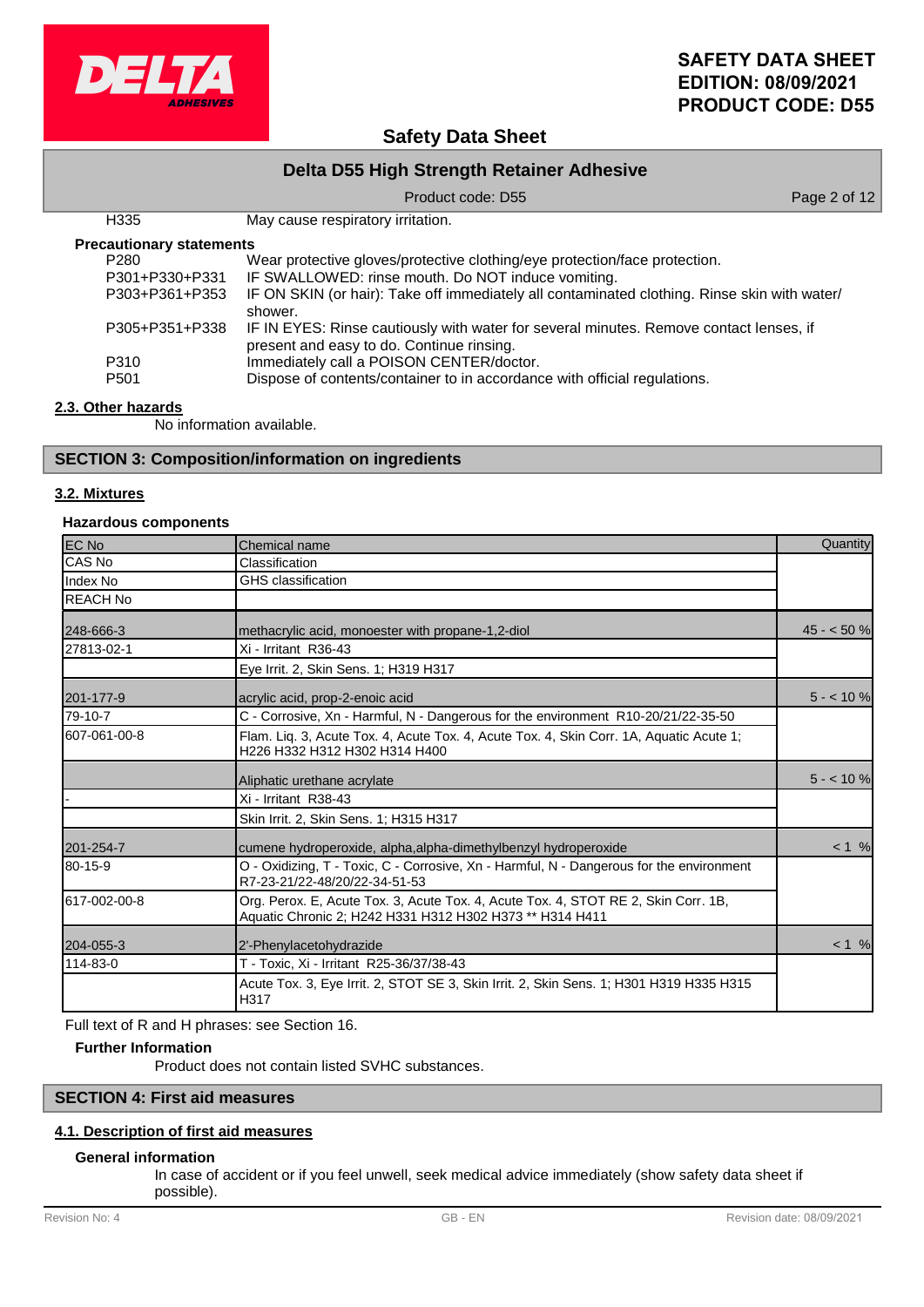

## **Safety Data Sheet**

## **Delta D55 High Strength Retainer Adhesive**

Product code: D55 Product code: D55

#### **After inhalation**

Remove victim to fresh air and keep at rest in a position comfortable for breathing. Call a POISON CENTER or doctor/physician if you feel unwell.

#### **After contact with skin**

Take off immediately all contaminated clothing. After contact with skin, wash immediately with plenty of water and soap. Immediately get medical attention.

#### **After contact with eyes**

Rinse cautiously with water for several minutes. Remove contact lenses, if present and easy to do. Continue rinsing. Consult an ophthalmologist.

#### **After ingestion**

Do not induce vomiting. Rinse mouth thoroughly with water. Let water be swallowed in little sips (dilution effect). Never give anything by mouth to an unconscious person or a person with cramps. Immediately get medical attention.

#### **4.2. Most important symptoms and effects, both acute and delayed**

No information available.

### **4.3. Indication of any immediate medical attention and special treatment needed**

Treat symptomatically.

### **SECTION 5: Firefighting measures**

### **5.1. Extinguishing media**

#### **Suitable extinguishing media**

Dry extinguishing powder. Foam. Water spray. Carbon dioxide (CO2).

#### **Unsuitable extinguishing media**

High power water jet.

#### **5.2. Special hazards arising from the substance or mixture**

Can be released in case of fire: Carbon monoxide. Carbon dioxide (CO2). Nitrogen oxides (NOx).

### **5.3. Advice for firefighters**

Wear a self-contained breathing apparatus and chemical resistant suit. In case of fire and/or explosion do not breathe fumes.

#### **Additional information**

Collect contaminated fire extinguishing water separately. Do not allow entering drains or surface water. Use water spray/stream to protect personnel and to cool endangered containers.

### **SECTION 6: Accidental release measures**

### **6.1. Personal precautions, protective equipment and emergency procedures**

Provide adequate ventilation.

Do not breathe gas/vapour/spray. Avoid contact with skin, eye and clothing. Wear personal protection equipment. (refer to chapter 8)

### **6.2. Environmental precautions**

Do not empty into drains or the aquatic environment. Prevent spreading over great surfaces (e.g. by damming or installing oil booms). In case of leakage into waters, ground or the drainage system, the appropriate authorities must be informed.

### **6.3. Methods and material for containment and cleaning up**

Absorb with liquid-binding material (e.g. sand, diatomaceous earth, acid- or universal binding agents). Ventilate affected area.

Treat the assimilated material according to the section on waste disposal.

Clear contaminated area thoroughly.

## **6.4. Reference to other sections**

See protective measures under point 7 and 8.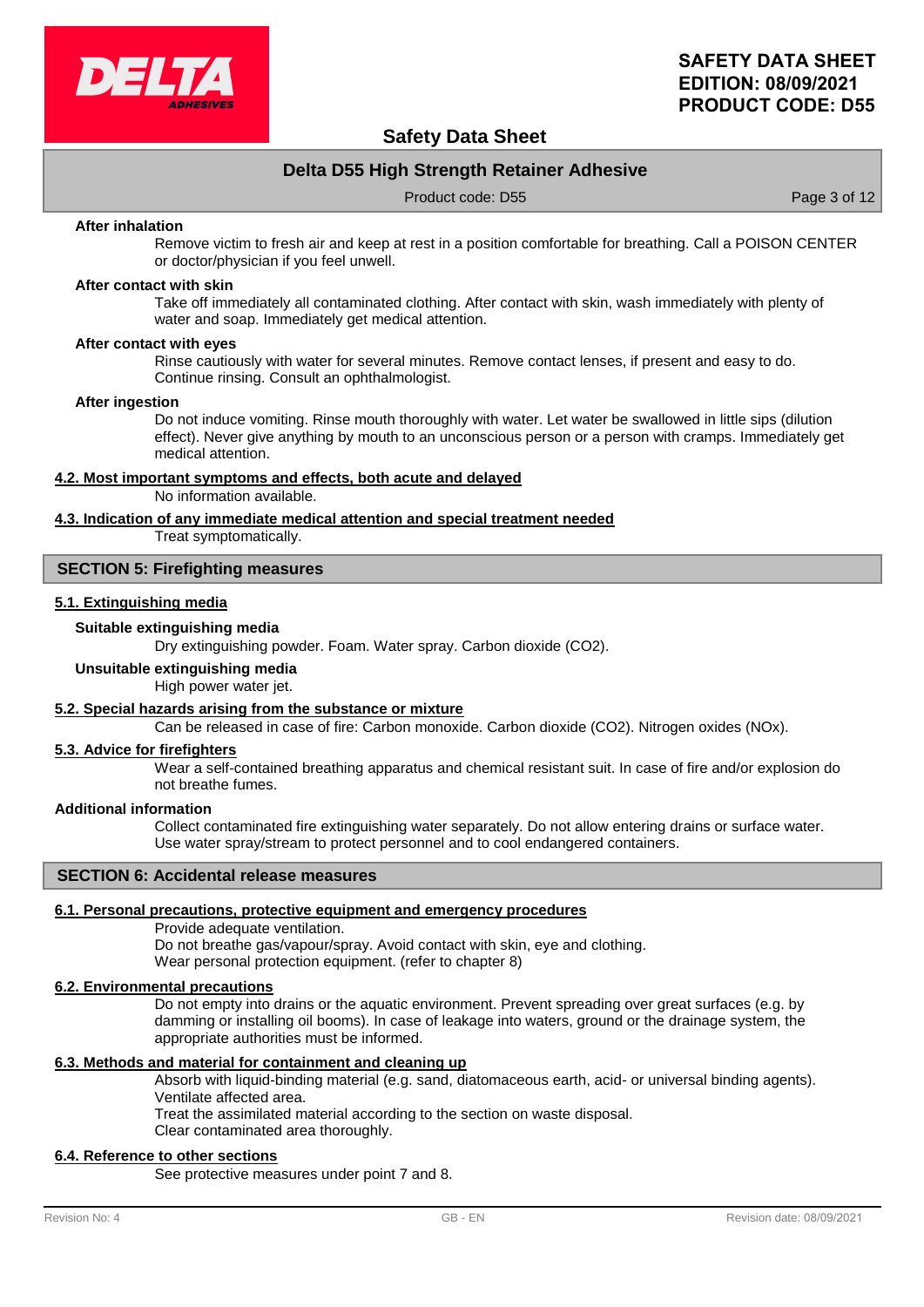

## **Safety Data Sheet**

## **Delta D55 High Strength Retainer Adhesive**

Product code: D55 Product code: D55

### **SECTION 7: Handling and storage**

#### **7.1. Precautions for safe handling**

#### **Advice on safe handling**

Provide adequate ventilation. Wear suitable protective clothing. ( Refer to chapter 8. )

#### **Advice on protection against fire and explosion**

Usual measures for fire prevention.

#### **Further information on handling**

Do not breathe gas/vapour/spray. Avoid contact with skin, eye and clothing. General protection and hygiene measures: refer to chapter 8

#### **7.2. Conditions for safe storage, including any incompatibilities**

#### **Requirements for storage rooms and vessels**

Keep container tightly closed in a cool, well-ventilated place. Keep container dry.

#### **Advice on storage compatibility**

Do not store together with: Explosives. Oxidizing solids. Oxidizing liquids. Organic peroxides. Self-reactive substances and mixtures. Radioactive substances. Infectious substances.

#### **Further information on storage conditions**

Protect against: Light. UV-radiation/sunlight. heat. cooling. moisture.

### **7.3. Specific end use(s)**

No information available.

### **SECTION 8: Exposure controls/personal protection**

#### **8.1. Control parameters**

#### **8.2. Exposure controls**



#### **Appropriate engineering controls**

In case of open handling, use devices with built-in suction where possible. If suction of the immediate vicinity is impossible or insufficient, adequate airing of the working place must be ensured. When workers are facing concentrations above the exposure limit they must use appropriate certified respirators.

#### **Protective and hygiene measures**

Always close containers tightly after the removal of product. Do not eat, drink, smoke or sneeze at the workplace. Wash hands before breaks and at the end of work. Remove contaminated clothing immediatley and dispose off safely. Wash contaminated clothing prior to re-use. Used working clothes should not be used outside the work area. Street clothing should be stored seperately from work clothing. Protect skin by using skin protective cream.

### **Eye/face protection**

Suitable eye protection: Tightly sealed safety glasses. DIN EN 166

#### **Hand protection**

Pull-over gloves of rubber. DIN EN 374 Suitable material: (Breakthrough time >= 480 min, penetration time (maximum wearing period): 160 min) Butyl rubber. (0,5 mm) Before using check leak tightness / impermeability. In case of reutilization, clean gloves before taking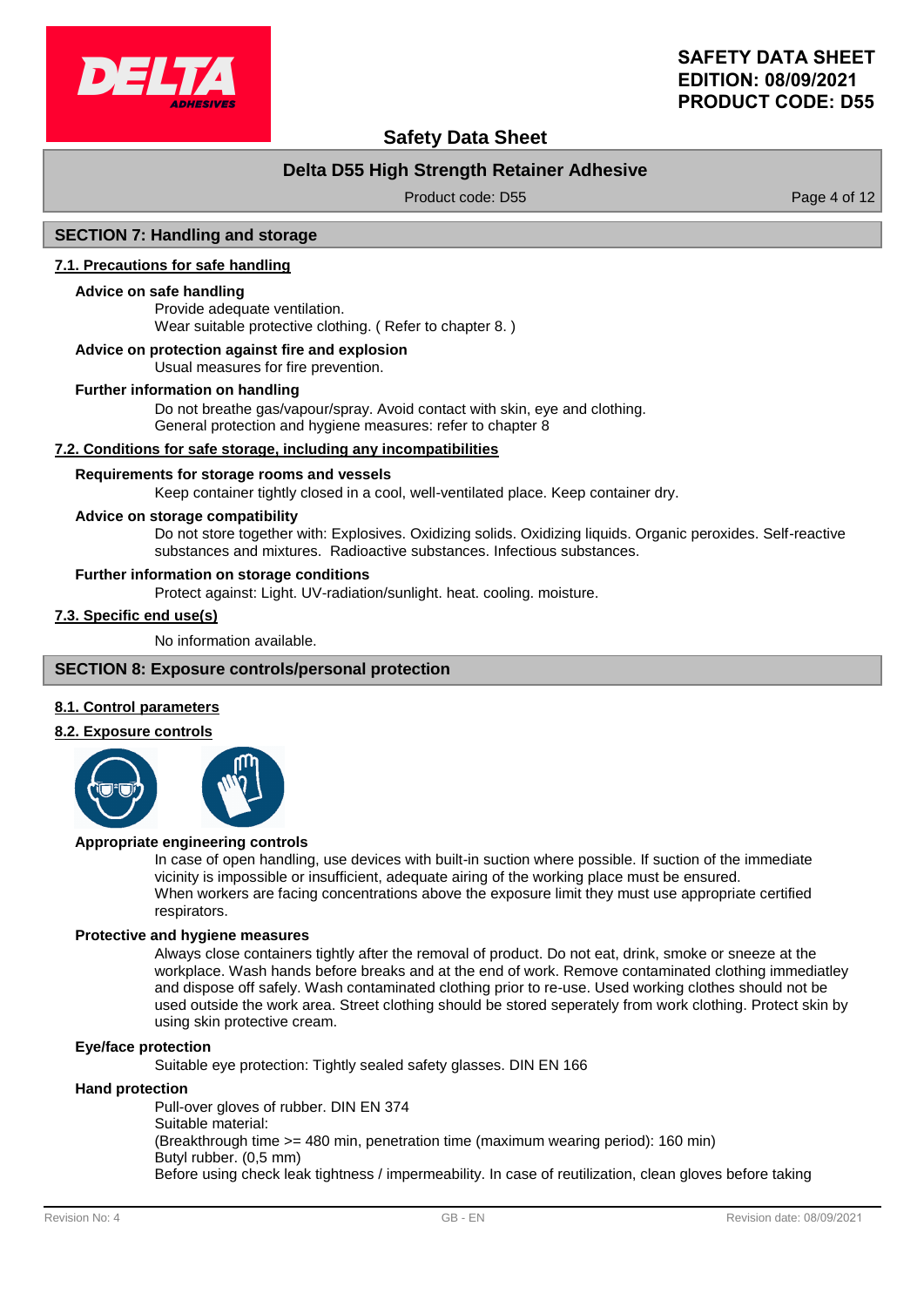

## **Safety Data Sheet**

## **Delta D55 High Strength Retainer Adhesive**

Product code: D55 Product code: D55

off and store in well-aired place. In the cases of special applications, it is recommended to check the chemical resistance with the manufacturer of the gloves.

### **Skin protection**

Suitable protection of the body: Protective clothing:

### **Respiratory protection**

Respiratory protection required in case of: insufficient ventilation. Generation/formation of aerosols Generation/formation of mist exceeding critical value Suitable respiratory protective equipment: Combination filter device (DIN EN 141).. Type : A / P2/P3 The filter class must be suitable for the maximum contaminant concentration (gas/vapour/aerosol/particulates) that may arise when handling the product. If the concentration is exceeded, closed-circuit breathing apparatus must be used!

### **Environmental exposure controls**

Do not empty into drains or the aquatic environment.

### **SECTION 9: Physical and chemical properties**

#### **9.1. Information on basic physical and chemical properties**

| Physical state:                          | liquid         |                |                    |
|------------------------------------------|----------------|----------------|--------------------|
| Colour:                                  | Green          |                |                    |
| Odour:                                   | characteristic |                |                    |
|                                          |                |                | <b>Test method</b> |
| pH-Value:                                |                | not determined |                    |
| Changes in the physical state            |                |                |                    |
| Melting point:                           |                | not determined |                    |
| Initial boiling point and boiling range: |                | not determined |                    |
| Flash point:                             |                | not determined |                    |
| <b>Explosive properties</b><br>none/none |                |                |                    |
| Lower explosion limits:                  |                | not determined |                    |
| Upper explosion limits:                  |                | not determined |                    |
| <b>Oxidizing properties</b><br>none/none |                |                |                    |
| Vapour pressure:                         |                | not determined |                    |
| Density:                                 |                | not determined |                    |
| Viscosity / dynamic:                     |                | not determined |                    |
| 9.2. Other information                   |                |                |                    |
|                                          |                |                |                    |

No information available.

### **SECTION 10: Stability and reactivity**

### **10.1. Reactivity**

No information available.

#### **10.2. Chemical stability**

Stable under normal storage and handling conditions.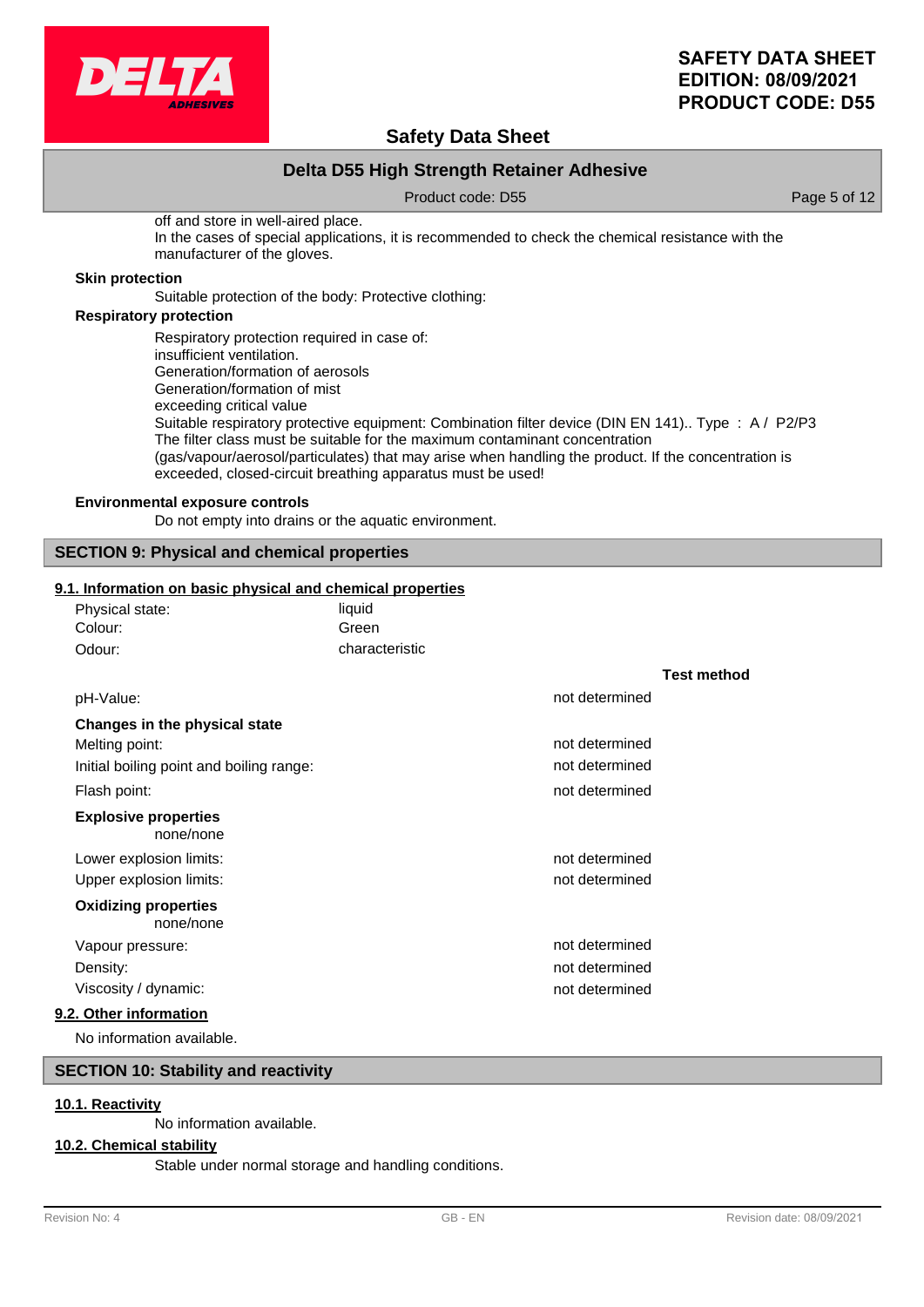

## **Safety Data Sheet**

## **Delta D55 High Strength Retainer Adhesive**

Product code: D55 Product code: D55

### **10.3. Possibility of hazardous reactions**

No information available.

### **10.4. Conditions to avoid**

Protect against: Light. UV-radiation/sunlight. heat. cooling. moisture.

#### **10.5. Incompatible materials**

Materials to avoid: Strong acid. Oxidizing agents, strong. Alkalis (alkalis), concentrated.

#### **10.6. Hazardous decomposition products**

Can be released in case of fire: Carbon monoxide. Carbon dioxide (CO2). Nitrogen oxides (NOx).

#### **SECTION 11: Toxicological information**

#### **11.1. Information on toxicological effects**

#### **Toxicocinetics, metabolism and distribution**

No information available.

### **Acute toxicity**

Based on available data, the classification criteria are not met.

#### **Acute toxicity**

| CAS No     | Chemical name                                                   |            |                    |         |                     |
|------------|-----------------------------------------------------------------|------------|--------------------|---------|---------------------|
|            | Exposure routes                                                 | Method     | Dose               | Species | Source              |
| 27813-02-1 | methacrylic acid, monoester with propane-1,2-diol               |            |                    |         |                     |
|            | oral                                                            | LD50       | >2000 mg/kg        | Rat.    | <b>ECHA Dossier</b> |
|            | dermal                                                          | LD50       | >5000 mg/kg        | Rabbit. | <b>ECHA Dossier</b> |
| 79-10-7    | acrylic acid, prop-2-enoic acid                                 |            |                    |         |                     |
|            | oral                                                            | ATE        | 500 mg/kg          |         |                     |
|            | dermal                                                          | LD50       | > 294 mg/kg        | Rabbit. | <b>IRTECS</b>       |
|            | inhalative (4 h) vapour                                         | LC50       | $>5.1$ mg/l        | Rat.    | IECHA Dossier       |
|            | inhalative aerosol                                              | <b>ATE</b> | $1,5 \text{ mg/l}$ |         |                     |
| 80-15-9    | cumene hydroperoxide, alpha, alpha-dimethylbenzyl hydroperoxide |            |                    |         |                     |
|            | oral                                                            | LD50       | 382 mg/kg          | Rat.    | IUCLID              |
|            | dermal                                                          | LD50       | 500 mg/kg          | Rat.    | <b>RTECS</b>        |
|            | inhalative (4 h) vapour                                         | LC50       | $(200)$ mg/l       | Mouse.  | <b>IUCLID</b>       |
|            | inhalative aerosol                                              | <b>ATE</b> | $0,5 \text{ mg/l}$ |         |                     |
| 114-83-0   | 2'-Phenylacetohydrazide                                         |            |                    |         |                     |
|            | oral                                                            | LD50       | 270 mg/kg          | Mouse.  |                     |

### **Irritation and corrosivity**

Causes severe skin burns and eye damage.

#### **Sensitising effects**

May cause an allergic skin reaction. (methacrylic acid, monoester with propane-1,2-diol), (Aliphatic urethane acrylate), (2'-Phenylacetohydrazide)

Respiratory or skin sensitisation:

People who suffer from skins problems, asthma, allergies, chronic or recurring respiratory illnesses must not be deployed in processes, which use this substance.

#### **STOT-single exposure**

May cause respiratory irritation. (2'-Phenylacetohydrazide)

### **Severe effects after repeated or prolonged exposure**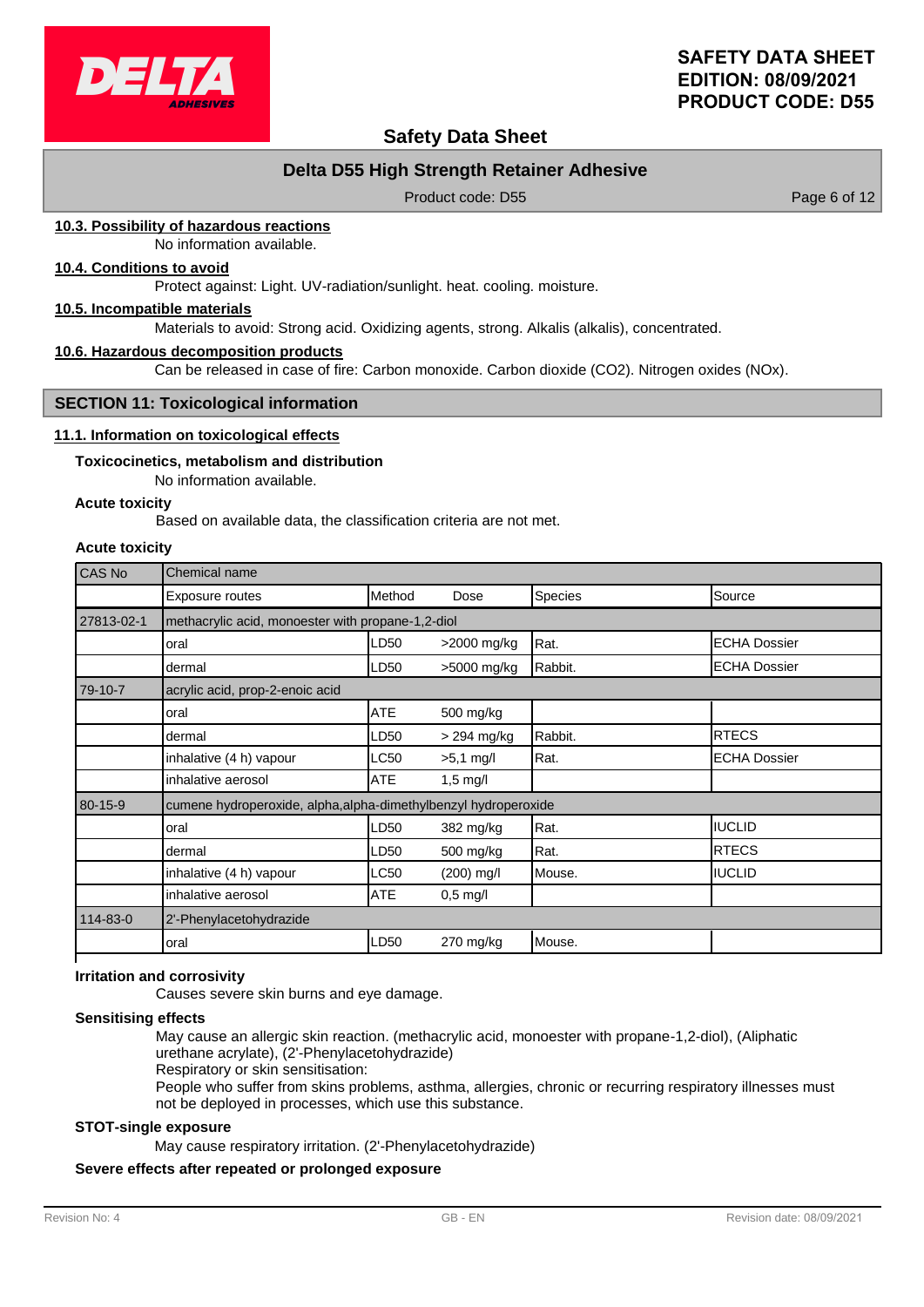

## **Safety Data Sheet**

|                          | Delta D55 High Strength Retainer Adhesive                                                                                                                                                                                                     |              |
|--------------------------|-----------------------------------------------------------------------------------------------------------------------------------------------------------------------------------------------------------------------------------------------|--------------|
|                          | Product code: D55                                                                                                                                                                                                                             | Page 7 of 12 |
|                          | Based on available data, the classification criteria are not met.<br>methacrylic acid, monoester with propane-1,2-diol:<br>Subchronic oral toxicity (90d, Rat.) NOAEL = 300 mg/kg(bw)/day; literature infomation: ECHA Dossier                |              |
|                          | acrylic acid, prop-2-enoic acid:<br>Subchronic oral toxicity (90d, Rat.) NOAEL = 40 mg/kg; literature infomation: ECHA Dossier<br>Subchronic inhalative toxicity (90d, Rat.)) LOAEC = 0,015 mg/l; literature infomation: ECHA Dossier         |              |
|                          | cumene hydroperoxide, alpha, alpha-dimethylbenzyl hydroperoxide:<br>Subchronic inhalative toxicity (Rat.) NOAEC = 31 mg/m3; literature infomation: ECHA Dossier                                                                               |              |
|                          | Carcinogenic/mutagenic/toxic effects for reproduction                                                                                                                                                                                         |              |
|                          | Based on available data, the classification criteria are not met.<br>methacrylic acid, monoester with propane-1,2-diol:                                                                                                                       |              |
|                          | In-vitro mutagenicity: in vitro mammalian chromosome aberration test = positive. Iiterature infomation:<br>Mutation Research 517 (1-2): 187-198                                                                                               |              |
|                          | OECD Guideline 471 (Bacterial Reverse Mutation Assay) = negative. literature infomation: ECHA Dossier<br>OECD Guideline 472 (Genetic Toxicology: Escherichia coli, Reverse Mutation Assay) = negative. literature<br>infomation: ECHA Dossier |              |
|                          | OECD Guideline 476 (In vitro Mammalian Cell Gene Mutation Test) = negative. literature infomation: ECHA<br><b>Dossier</b>                                                                                                                     |              |
|                          | In-vivo mutagenicity: OECD Guideline 474 (Mammalian Erythrocyte Micronucleus Test) = negative.<br>literature infomation: ECHA Dossier                                                                                                         |              |
|                          | Carcinogenicity: Rat.) NOAEC = >2,05 mg/l; literature infomation: ECHA Dossier<br>Developmental toxicity/teratogenicity (Rat.) NOAEL = 50 mg/kg(bw)/day; literature infomation: ECHA<br><b>Dossier</b>                                        |              |
|                          | acrylic acid, prop-2-enoic acid:                                                                                                                                                                                                              |              |
|                          | In-vitro mutagenicity: OECD Guideline 476 (In vitro Mammalian Cell Gene Mutation Test) = negative.<br>literature infomation: ECHA Dossier                                                                                                     |              |
|                          | In-vivo mutagenicity: No experimental indications of mutagenicity in-vivo exist. literature infomation: ECHA<br>Dossier                                                                                                                       |              |
|                          | Carcinogenicity: (Mouse.) NOAEL = >10 mg/kg(bw)/day; literature infomation: ECHA Dossier<br>Developmental toxicity/teratogenicity (Rat.) NOAEC = 0,075 mg/l; literature infomation: ECHA Dossier                                              |              |
|                          | cumene hydroperoxide, alpha, alpha-dimethylbenzyl hydroperoxide:<br>In-vitro mutagenicity: OECD Guideline 471 (Bacterial Reverse Mutation Assay) = positive. literature<br>infomation: ECHA Dossier                                           |              |
|                          | No experimental indications of mutagenicity in-vivo exist. literature infomation: ECHA Dossier                                                                                                                                                |              |
| <b>Aspiration hazard</b> |                                                                                                                                                                                                                                               |              |
|                          | Based on available data, the classification criteria are not met.                                                                                                                                                                             |              |
|                          | Specific effects in experiment on an animal                                                                                                                                                                                                   |              |

No information available.

## **SECTION 12: Ecological information**

## **12.1. Toxicity**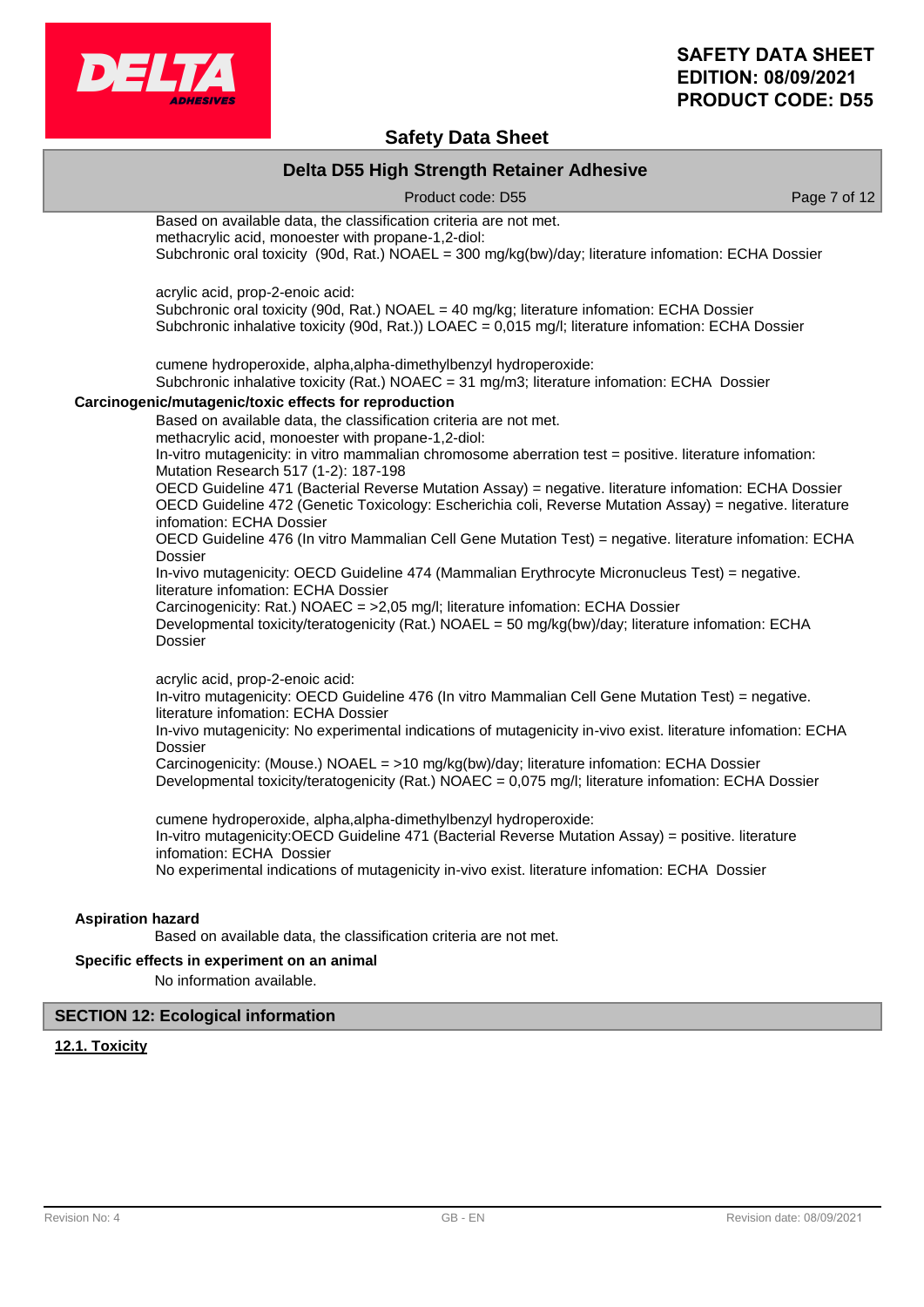

## **Safety Data Sheet**

## **Delta D55 High Strength Retainer Adhesive**

Product code: D55 Product code: D55 CAS No **Chemical name** Aquatic toxicity **Alteriative Method** Dose  $[h][b][d]$  Species Source 27813-02-1 methacrylic acid, monoester with propane-1,2-diol Acute fish toxicity  $\begin{vmatrix} \text{LCS0} & 833 \text{ mg/} \end{vmatrix}$  96 h Scophthalmus maximus Acute crustacea toxicity | EC50 >143 mg/l | 48 h Daphnia magna | ECHA Dossier 79-10-7 acrylic acid, prop-2-enoic acid Acute fish toxicity **LC50** 27 mg/l 96 h Onchorhynchus mykiss ECHA Dossier Acute algae toxicity  $\begin{array}{ccc} \text{ErC50} & 0.13 \text{ mg/l} & 72 \text{ h} \text{Desmodesmus subspicatus} & \text{MSDS extern} \end{array}$ Acute crustacea toxicity | EC50 95 mg/l | 48 h Daphnia magna | ECHA Dossier 80-15-9 cumene hydroperoxide, alpha,alpha-dimethylbenzyl hydroperoxide Acute fish toxicity **LC50** 3,9 mg/l 96 h Oncorhynchus mykiss ECHA Dossier Acute algae toxicity  $\begin{vmatrix} \text{ErC50} & 3.1 \text{ mg/l} & 72 \text{ h} \end{vmatrix}$  Desmodesmus subspicatus ECHA Dossier Acute crustacea toxicity | EC50 18,84 mg/l | 48 h Daphnia magna | ECHA Dossier

### **12.2. Persistence and degradability**

| <b>CAS No</b> | <b>I</b> Chemical name                                          |              |    |                      |
|---------------|-----------------------------------------------------------------|--------------|----|----------------------|
|               | IMethod                                                         | <b>Value</b> |    | Source               |
|               | <b>Evaluation</b>                                               |              |    |                      |
| 27813-02-1    | Imethacrylic acid, monoester with propane-1,2-diol              |              |    |                      |
|               | OECD 301C / ISO 9408 / EWG 92/69 Anhang V, C.4-F                | -81%         | 28 | <b>ECHA Dossier</b>  |
|               | Easily biodegradable (concerning to the criteria of the OECD)   |              |    |                      |
| 80-15-9       | cumene hydroperoxide, alpha, alpha-dimethylbenzyl hydroperoxide |              |    |                      |
|               | OECD 301B / ISO 9439 / EWG 92/69 Anhang V, C.4-C                | <b>3%</b>    | 28 | <b>IECHA Dossier</b> |
|               | Not easily bio-degradable (according to OECD-criteria).         |              |    |                      |

### **12.3. Bioaccumulative potential**

### **Partition coefficient n-octanol/water**

| <b>ICAS No</b> | <b>IChemical name</b>                                           | Log Pow |
|----------------|-----------------------------------------------------------------|---------|
| 27813-02-1     | Imethacrylic acid, monoester with propane-1,2-diol              | 0.97    |
| 179-10-7       | acrylic acid, prop-2-enoic acid                                 | 0.35    |
| $180 - 15 - 9$ | cumene hydroperoxide, alpha, alpha-dimethylbenzyl hydroperoxide | 2,16    |

### **12.4. Mobility in soil**

No data available

## **12.5. Results of PBT and vPvB assessment**

No data available

## **12.6. Other adverse effects**

No data available

## **Further information**

Do not empty into drains or the aquatic environment.

## **SECTION 13: Disposal considerations**

## **13.1. Waste treatment methods**

## **Advice on disposal**

Waste disposal according to official state regulations. Consult the local waste disposal expert about waste disposal. Cleaned containers may be recycled.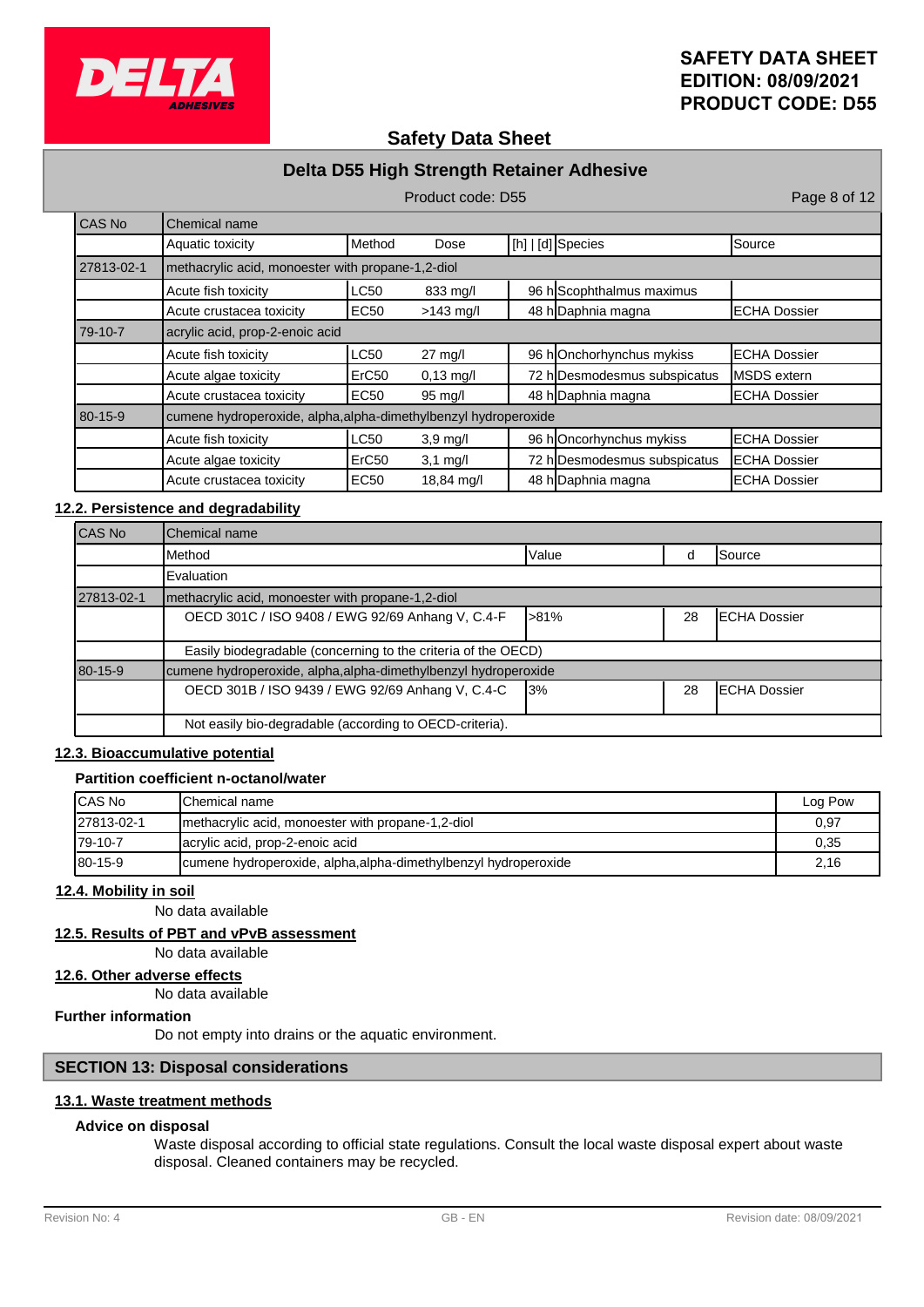

## **Safety Data Sheet**

## **Delta D55 High Strength Retainer Adhesive**

Product code: D55 Product code: D55

### **Waste disposal number of waste from residues/unused products**

080409 WASTES FROM THE MANUFACTURE, FORMULATION, SUPPLY AND USE (MFSU) OF COATINGS (PAINTS, VARNISHES AND VITREOUS ENAMELS), ADHESIVES, SEALANTS AND PRINTING INKS; wastes from MFSU of adhesives and sealants (including waterproofing products); waste adhesives and sealants containing organic solvents or other dangerous substances Classified as hazardous waste.

#### **Waste disposal number of used product**

WASTES FROM THE MANUFACTURE, FORMULATION, SUPPLY AND USE (MFSU) OF COATINGS (PAINTS, VARNISHES AND VITREOUS ENAMELS), ADHESIVES, SEALANTS AND PRINTING INKS; wastes from MFSU of adhesives and sealants (including waterproofing products); waste adhesives and sealants containing organic solvents or other dangerous substances Classified as hazardous waste. 080409

### **Waste disposal number of contaminated packaging**

WASTE PACKAGING; ABSORBENTS, WIPING CLOTHS, FILTER MATERIALS AND PROTECTIVE CLOTHING NOT OTHERWISE SPECIFIED; packaging (including separately collected municipal packaging waste); packaging containing residues of or contaminated by dangerous substances Classified as hazardous waste. 150110

### **Contaminated packaging**

Handle contaminated packaging in the same way as the substance itself.

### **SECTION 14: Transport information**

#### **Land transport (ADR/RID)**

# **14.1. UN number:** UN 1760

| 14.2. UN proper shipping name:                                         | CORROSIVE LIQUID, N.O.S.<br>(acrylic acid, prop-2-enoic acid; cumene hydroperoxide,<br>alpha, alpha-dimethylbenzyl hydroperoxide) |
|------------------------------------------------------------------------|-----------------------------------------------------------------------------------------------------------------------------------|
| 14.3. Transport hazard class(es):                                      | 8                                                                                                                                 |
| 14.4. Packing group:                                                   | $\mathbf{II}$                                                                                                                     |
| Hazard label:                                                          | 8                                                                                                                                 |
|                                                                        |                                                                                                                                   |
| Classification code:                                                   | C <sub>9</sub>                                                                                                                    |
| <b>Special Provisions:</b>                                             | 274                                                                                                                               |
| Limited quantity:                                                      | 1 <sub>L</sub>                                                                                                                    |
| Transport category:                                                    | 2                                                                                                                                 |
| Hazard No:                                                             | 80                                                                                                                                |
| Tunnel restriction code:                                               | E                                                                                                                                 |
| Other applicable information (land transport)<br>Excepted quantity: E2 |                                                                                                                                   |
| <b>Inland waterways transport (ADN)</b>                                |                                                                                                                                   |
| 14.1. UN number:                                                       | <b>UN 1760</b>                                                                                                                    |
| 14.2. UN proper shipping name:                                         | CORROSIVE LIQUID, N.O.S.<br>(acrylic acid, prop-2-enoic acid; cumene hydroperoxide,<br>alpha, alpha-dimethylbenzyl hydroperoxide) |
| 14.3. Transport hazard class(es):                                      | 8                                                                                                                                 |
| 14.4. Packing group:                                                   | Ш                                                                                                                                 |
| Hazard label:                                                          | 8                                                                                                                                 |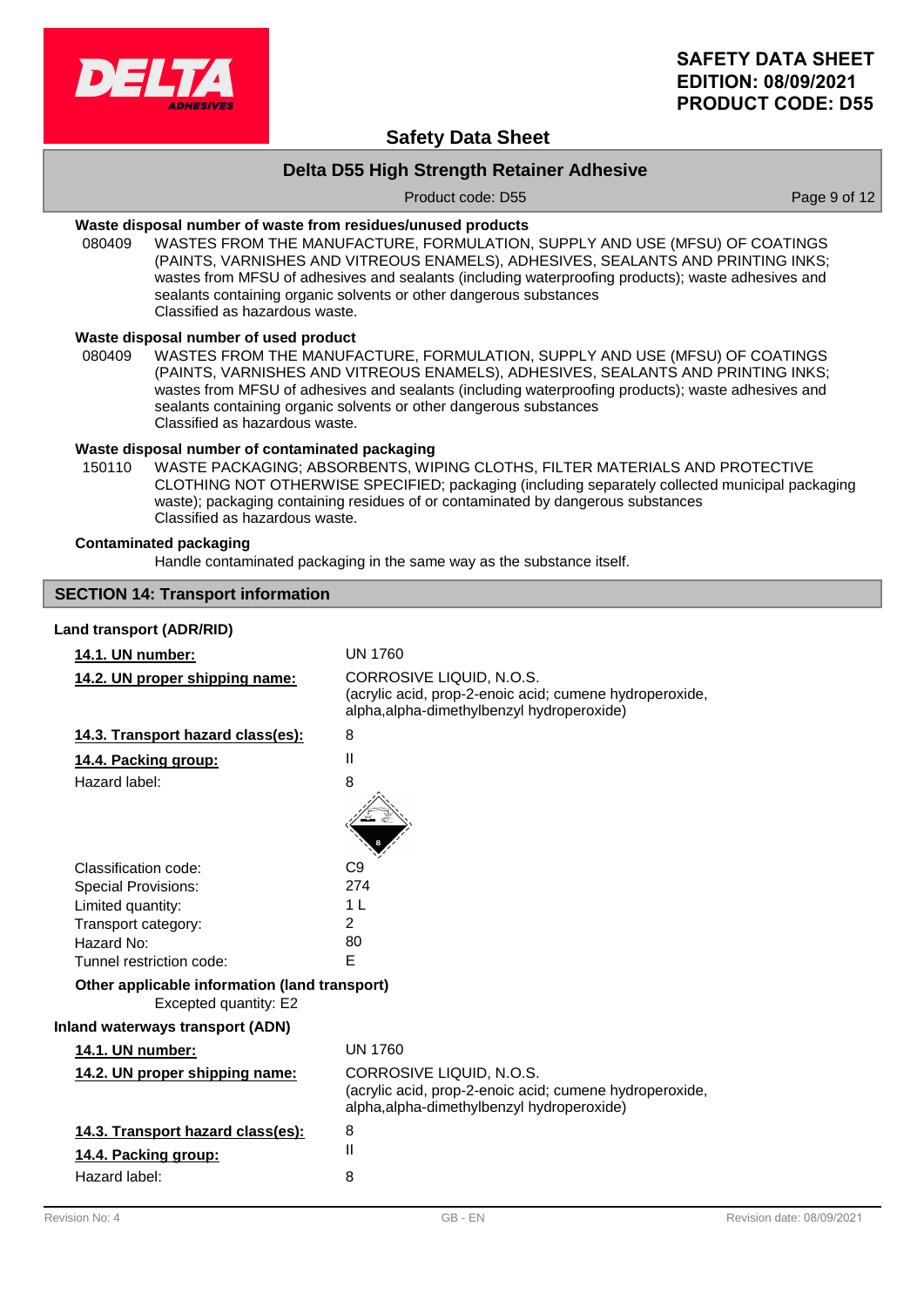

|                                                                                                                                                | Delta D55 High Strength Retainer Adhesive                        |               |
|------------------------------------------------------------------------------------------------------------------------------------------------|------------------------------------------------------------------|---------------|
|                                                                                                                                                | Product code: D55                                                | Page 10 of 12 |
|                                                                                                                                                |                                                                  |               |
| Classification code:<br>Special Provisions:<br>Limited quantity:                                                                               | C9<br>274<br>1 <sub>L</sub>                                      |               |
| Other applicable information (inland waterways transport)<br>Excepted quantity: E2                                                             |                                                                  |               |
| <b>Marine transport (IMDG)</b>                                                                                                                 |                                                                  |               |
| 14.1. UN number:                                                                                                                               | <b>UN 1760</b>                                                   |               |
| 14.2. UN proper shipping name:                                                                                                                 | CORROSIVE LIQUID, N.O.S.<br>(Acrylic acid; Cumene hydroperoxide) |               |
| 14.3. Transport hazard class(es):                                                                                                              | 8                                                                |               |
| 14.4. Packing group:                                                                                                                           | Ш                                                                |               |
| Hazard label:                                                                                                                                  | 8                                                                |               |
| Marine pollutant:<br><b>Special Provisions:</b><br>Limited quantity:<br>EmS:<br>Other applicable information (marine transport)                | NO<br>274<br>1 <sup>L</sup><br>F-A, S-B                          |               |
| Excepted quantity: E2                                                                                                                          |                                                                  |               |
| Air transport (ICAO)                                                                                                                           |                                                                  |               |
| 14.1. UN number:                                                                                                                               | <b>UN 1760</b>                                                   |               |
| 14.2. UN proper shipping name:                                                                                                                 | CORROSIVE LIQUID, N.O.S.<br>(Acrylic acid; Cumene hydroperoxide) |               |
| 14.3. Transport hazard class(es):                                                                                                              | 8                                                                |               |
| 14.4. Packing group:                                                                                                                           | Ш                                                                |               |
| Hazard label:                                                                                                                                  | 8                                                                |               |
| <b>Special Provisions:</b><br>Limited quantity Passenger:                                                                                      | A3 A803<br>0.5L                                                  |               |
| IATA-packing instructions - Passenger:<br>IATA-max. quantity - Passenger:<br>IATA-packing instructions - Cargo:<br>IATA-max. quantity - Cargo: | 851<br>1 <sub>L</sub><br>855<br>30L                              |               |
| Other applicable information (air transport)<br>Passenger-LQ: Y840<br>Excepted quantity: E2                                                    |                                                                  |               |
| 14.5. Environmental hazards                                                                                                                    |                                                                  |               |
| ENVIRONMENTALLY HAZARDOUS:                                                                                                                     | no                                                               |               |
| 14.6. Special precautions for user<br>refer to chapter 6-8                                                                                     |                                                                  |               |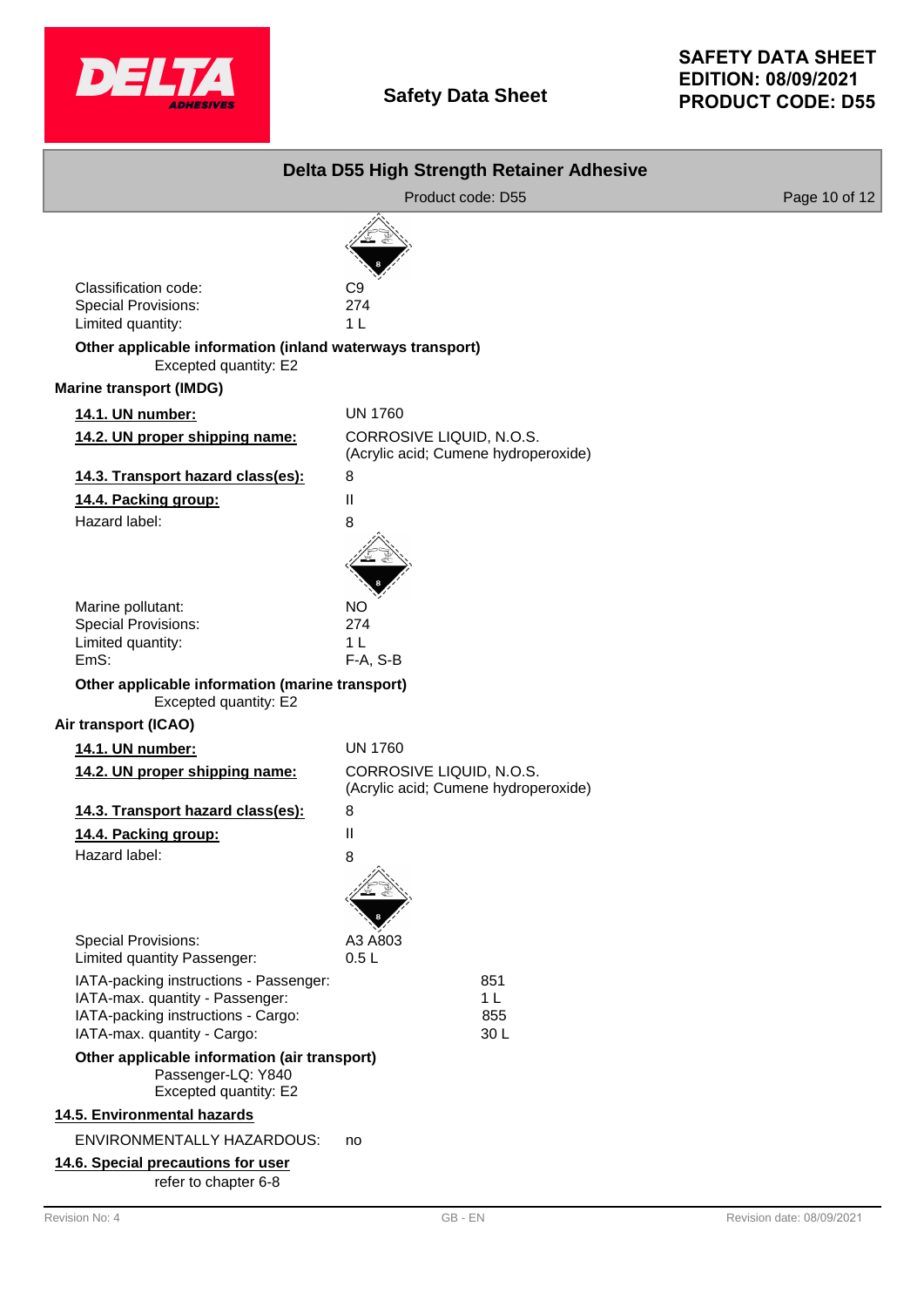

## **Safety Data Sheet**

## **Delta D55 High Strength Retainer Adhesive**

Product code: D55 Product code: D55

### **14.7. Transport in bulk according to Annex II of MARPOL73/78 and the IBC Code**

irrelevant

### **SECTION 15: Regulatory information**

#### **15.1. Safety, health and environmental regulations/legislation specific for the substance or mixture**

### **EU regulatory information**

1999/13/EC (VOC): No information available. VOC Directive 2004/42/EC: No information available.

#### **Additional information**

The preparation is dangerous in the sense of Directive 1999/45/EC. This preparation is hazardous in the sense of regulation (EC) No 1272/2008 [GHS]. Not subject to regulation 96/82/EC. REACH 1907/2006 Appendix XVII, No 3

#### **National regulatory information**

Employment restrictions: Observe employment restrictions for young people. Water contaminating class (D): 2 - water contaminating

#### **15.2. Chemical safety assessment**

Chemical safety assessments for substances in this mixture were not carried out.

#### **SECTION 16: Other information**

#### **Changes**

Rev. 1,00, 16.12.2014, Initial release

#### **Abbreviations and acronyms**

ADR: Accord européen sur le transport des marchandises dangereuses par Route (European Agreement concerning the

International Carriage of Dangerous Goods by Road)

RID: Règlement international concernant le transport des marchandises dangereuses par chemin de fer (Regulations

Concerning the International Transport of Dangerous Goods by Rail)

IMDG: International Maritime Code for Dangerous Goods

IATA: International Air Transport Association

IATA-DGR: Dangerous Goods Regulations by the "International Air Transport Association" (IATA)

ICAO: International Civil Aviation Organization

ICAO-TI: Technical Instructions by the "International Civil Aviation Organization" (ICAO)

GHS: Globally Harmonized System of Classification and Labelling of Chemicals

EINECS: European Inventory of Existing Commercial Chemical Substances

CAS: Chemical Abstracts Service (division of the American Chemical Society)

- LC50: Lethal concentration, 50 percent
- LD50: Lethal dose, 50 percent

NOAEL: No observed adverse effect level

### **Full text of R phrases referred to under Sections 2 and 3**

| 07       | May cause fire.                                               |
|----------|---------------------------------------------------------------|
| 10       | Flammable.                                                    |
| 20/21/22 | Harmful by inhalation, in contact with skin and if swallowed. |
| 21/22    | Harmful in contact with skin and if swallowed.                |
| 23       | Toxic by inhalation.                                          |
| 25       | Toxic if swallowed.                                           |
| 34       | Causes burns.                                                 |
| 35       | Causes severe burns.                                          |
| 36       | Irritating to eyes.                                           |